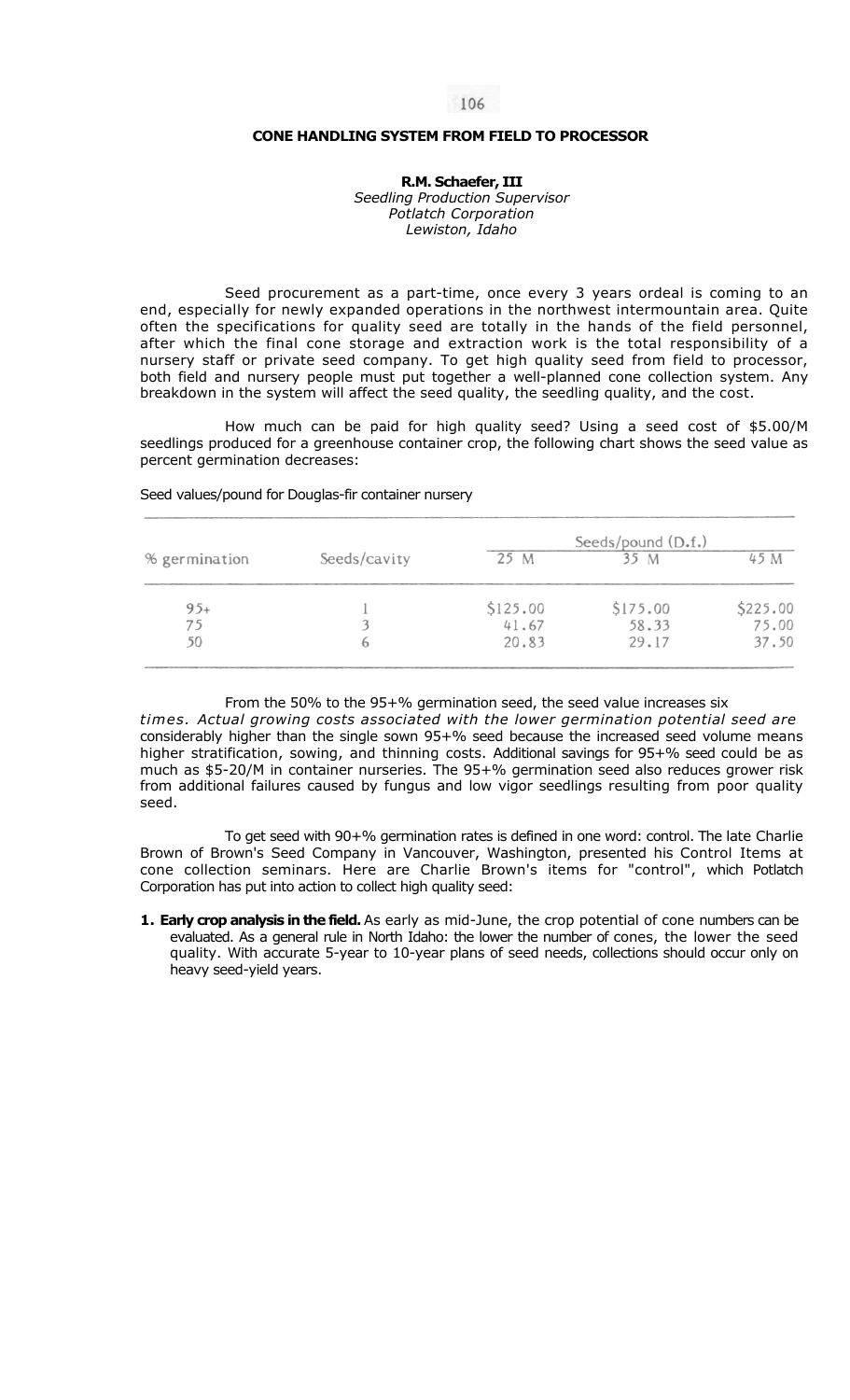An elementary but important fact to remember is that collection costs and extraction costs are rather fixed; the amount and quality of seed recovered is the major variable. So, unless seed inventories are critically low, only moderate to heavy crops should be collected to avoid higher costs and lower percent germination lots.

- 2. **Adequate pre-planning to locate and set up needed collection areas.** By utilizing 5and 10-year plans, actual areas can be selected for future cone harvest. This could involve excluding areas from logging until cones are harvested. Other areas may be set aside indefinitely for cone collection activities.
- 3. **Type of cone collection.** The type of cone collection--climb and pick, fall trees, and pick or squirrel cache--will have an effect on seed quality. Squirrel cache collections should be avoided because it is impossible to consistently get 90+% germination from squirrel cut cones. This is due to two factors:
	- a. Squirrel cache collections are characterized by inconsistent maturity levels and large variations in dormancy, resulting in lower and extended germination.
	- b. Squirrel cache collections have the high probability that cones and resulting seed will be highly contaminated with various fungi. Tests run at the Potlatch Greenhouse facility have shown up to 14 times more germinate mortality in Douglasfir squirrel cache seed lots than climb and pick or fall and pick harvested seed lots.

In many of the squirrel cache lots, correlation between germination tests and greenhouse performance is very poor. Hand-picked cones, on the other hand, usually have operational performance closely related to current germination tests.

4. **Cone maturity monitoring and evaluation.** Training of field people responsible for the collection and handling is essential. Only by having trained people handle the harvest will the control items be adequately enforced.

Some individuals think that squirrels are the best indicators of cone maturity; however, remember that squirrels are interested in food, not 90+% germination seed! A good example of the squirrel's inability to evaluate cone maturity occurred in 1980. Several seed companies collected Abies grandis cones in North Idaho from squirrel cache sources. The seed resulting from several hundred bushels had such low germination percentages that it was not marketable. This could have easily been avoided by people trained to personally evaluate cone maturity.

Cone maturity evaluations should be initiated by mid-July. This will enable the field personnel to follow the ripening progress and enable accurate estimates for harvest dates to be selected. During this period, other important observations can be made that will affect the quality and amount of seed to be harvested. The observations will include confirming pollination (cut test) and following insect damage and intensity.

- 5. **Final planning and logistics.** Preparation is one of the most important steps following confirmation of the collectible cone crop.
	- a. Have adequate field personnel to handle cone maturity checks, to clean, bushel, and tag cones, and to provide area security and adequate daily cone storage.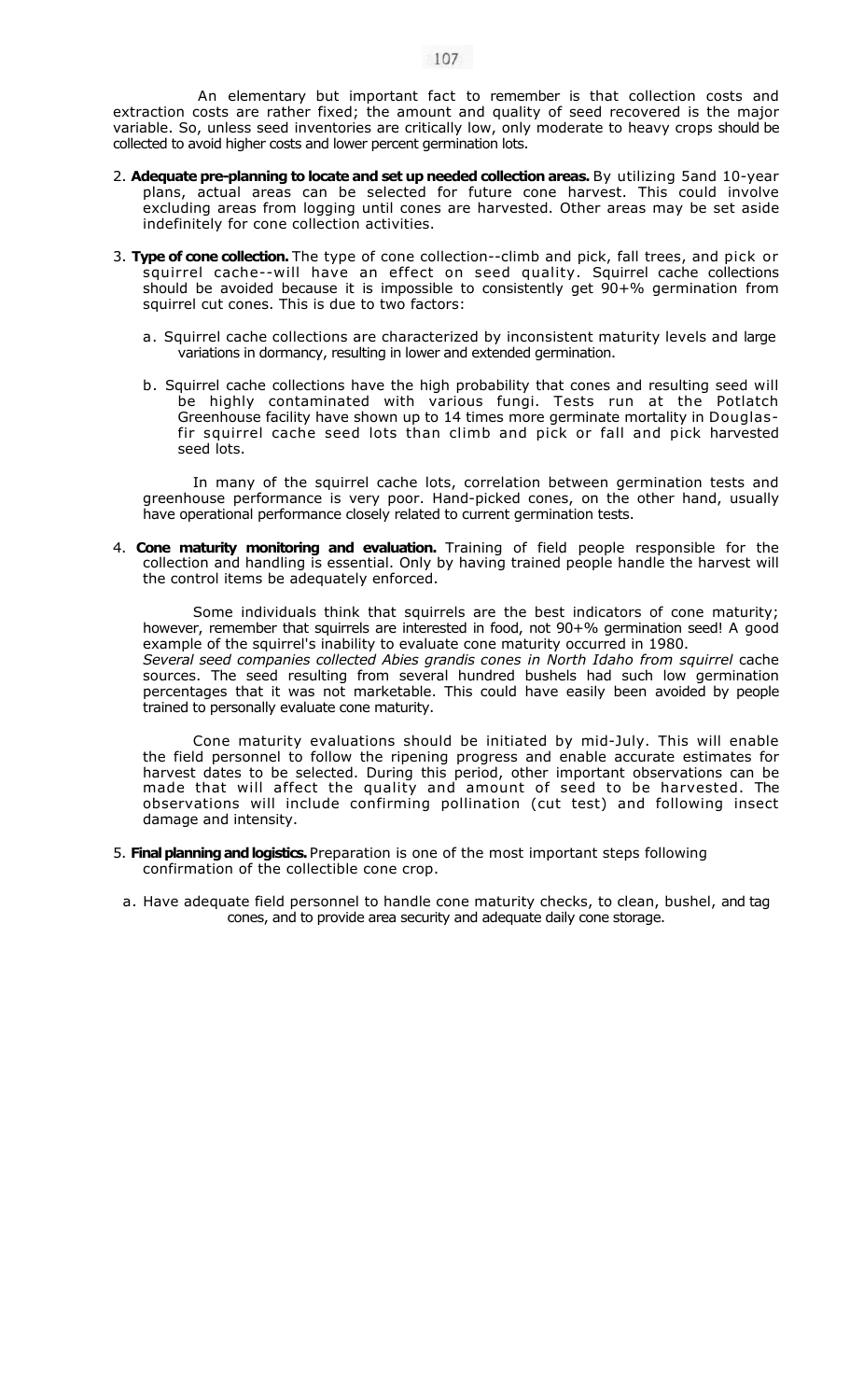- b. Have enough clean field collection bags. Dirty, previously used bags reduce quality enough to lower the percentage of the germination testing.
- c. Have numbers, volumes, and species to be collected for each preplanned seed lot.
- d. Give proper notification to the required number of cone pickers to handle the harvest. This would include the type of harvest, prices paid to collect, cut test specifications, acceptable maturity, etc.
- e. Have adequate field storage racks and know the transport plans for moving cones for final drying before processing.
- 6. **Cone handling procedures.** The following guidelines will ensure quality seed from the cone receiving station to the processor:
	- a. Cone pickers are required to turn in harvested cones daily. Filled sacks should be kept in the shade during the day and not stacked together, especially not in car trunks.
	- b. All cones are run over a cleaning table to remove debris, check maturity, perform cut test counts, measure for payment, finally label, etc., by the station operator.
	- c. The maximum of one bushel of cleaned cones is placed into 1.5 to 2.0 bushel loose-knit burlap bags. The bag is placed as quickly as possible on a portable field drying rack.

Quite often, short distance transport of cones to a more central area is required. Since fresh-picked cones are quite susceptible to heating, arrangements must be made to have the green cones shipped immediately, unloaded, and reracked before heating damage occurs. Green cones can be stacked together for 1-2 hours; you can test for heating by putting your hands between the piled sacks.

d. To promote seed lot homogeneity, the fresh field-racked cones should be allowed to "after-ripen". This simply means the cones should be kept for approximately a 2 week period in a shady, rather cool area; this allows the cones to slowly begin drying.

During this time, the seeds in each cone have time to reach almost equal dormancy levels; if done properly, this can apply to the entire seed lot. After proper stratification, the result will be quick, even germinating seed.

- e. Following after-ripening, cones may be air-dried before shipment to the processor. If early shipment for long distances is required to reach the processor, precautions are needed to avoid cone heating. Potlatch Corporation has found, in its North Idaho climate, that 2 months of air-drying brings the seed moisture levels down to approximately 15-20%. At this level, there is no trouble with cone heating if the bags are tightly stacked for 24 hours. But each person responsible for collections will have to determine how best to avoid cone heating.
- 7. **The processor.** Supervisory people involved with the seed extraction operation are the vital, last link to achieve a 90+% germination seed lot. Asking questions, observing the process, and showing interest will help improve in-house operations or choose a quality seed processing company.